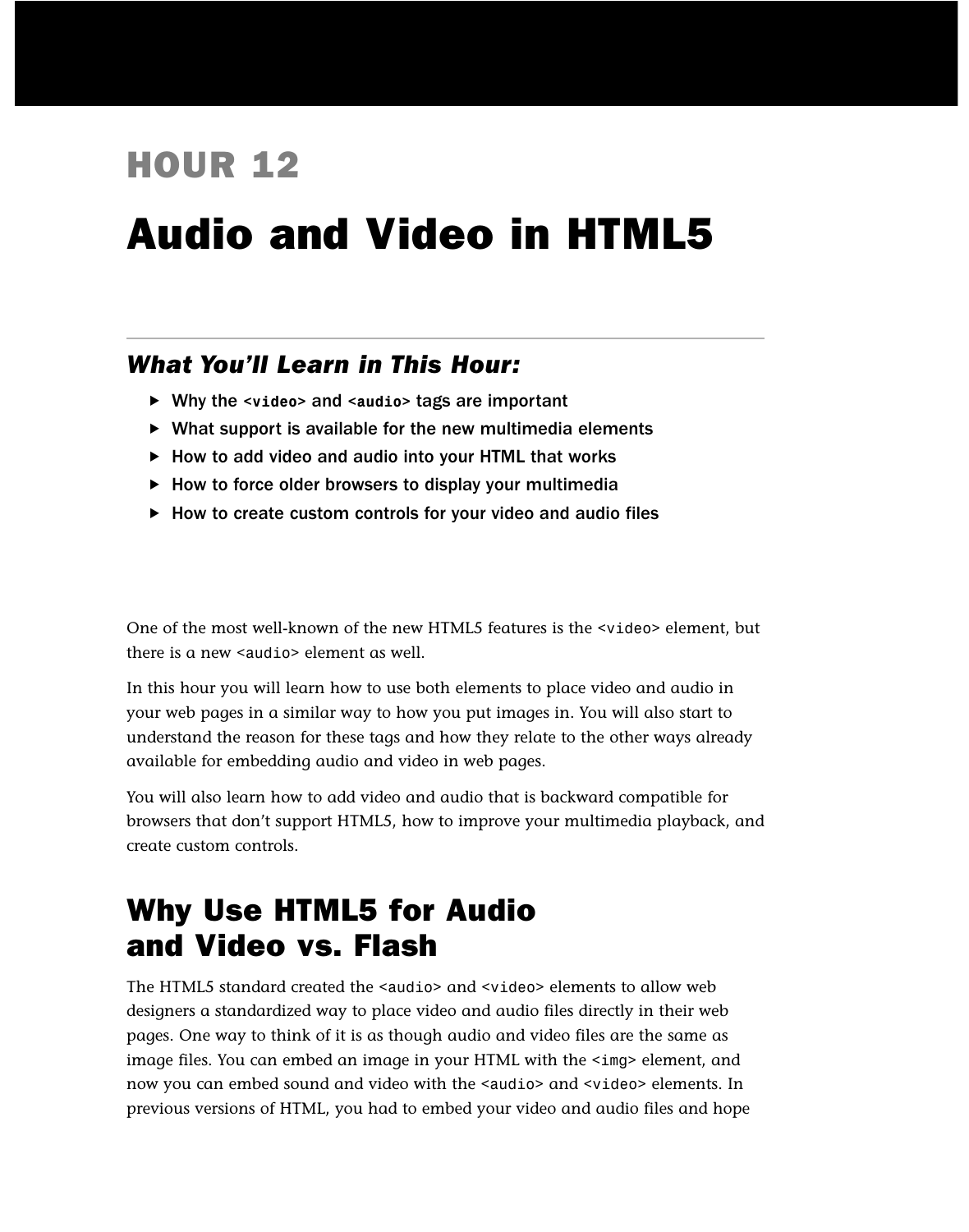that the browsers could open them correctly, but these HTML5 elements make embedding video and audio much easier.

A lot of discussion is going on about whether HTML5 video will "beat" Flash, and people are offering many reasons why it should (or should not). Some of the pros of using HTML5 (instead of Flash) for media elements include:

- $\blacktriangleright$  Adding media with these tags is more semantic. A user agent knows immediately that an <audio> file is sound. It has to do more analysis to determine what a sound file inside an <embed> or <object> element is.
- . You are not limited to one vendor to play your movies and sound.
- . Your users do not have to have a plug-in to play your movies and sound.
- . Because these elements are part of the DOM, you have more control over them through scripts and CSS.
- ▶ iOS devices do not have Flash.
- . Adding sound and video to your web pages is a lot easier.

But using HTML5 also has some drawbacks, mostly around browser support:

- . As with most other HTML5 features, Internet Explorer 8 and lower do not support the HTML5 <video> and <audio> elements.
- . You have to encode video in at least two or three different formats.

Many people who already do all their video in Flash see no point in switching, but Flash has some serious drawbacks of its own, not least of which is that it causes the majority of crashes on Linux and Macintosh machines.

The problem with HTML5 video isn't really HTML5 at all; it's the codecs—the way videos are encoded for viewing. User agents currently support three formats:

- $\blacktriangleright$  MP4 or H.264
- $\triangleright$  ogg/Theora
- $\blacktriangleright$  WebM

Chrome and Android support all three. Firefox and Opera support ogg/Theora and WebM. IE 9 supports MP4 and WebM with an add-on. Safari and iOS support MP4.

Still, if you are serious about creating web applications with video and audio for mobile devices, then you can't use Flash only. Flash is fine as a fallback option for desktop users, but for mobile you should encode in H.264 and WebM, at a minimum.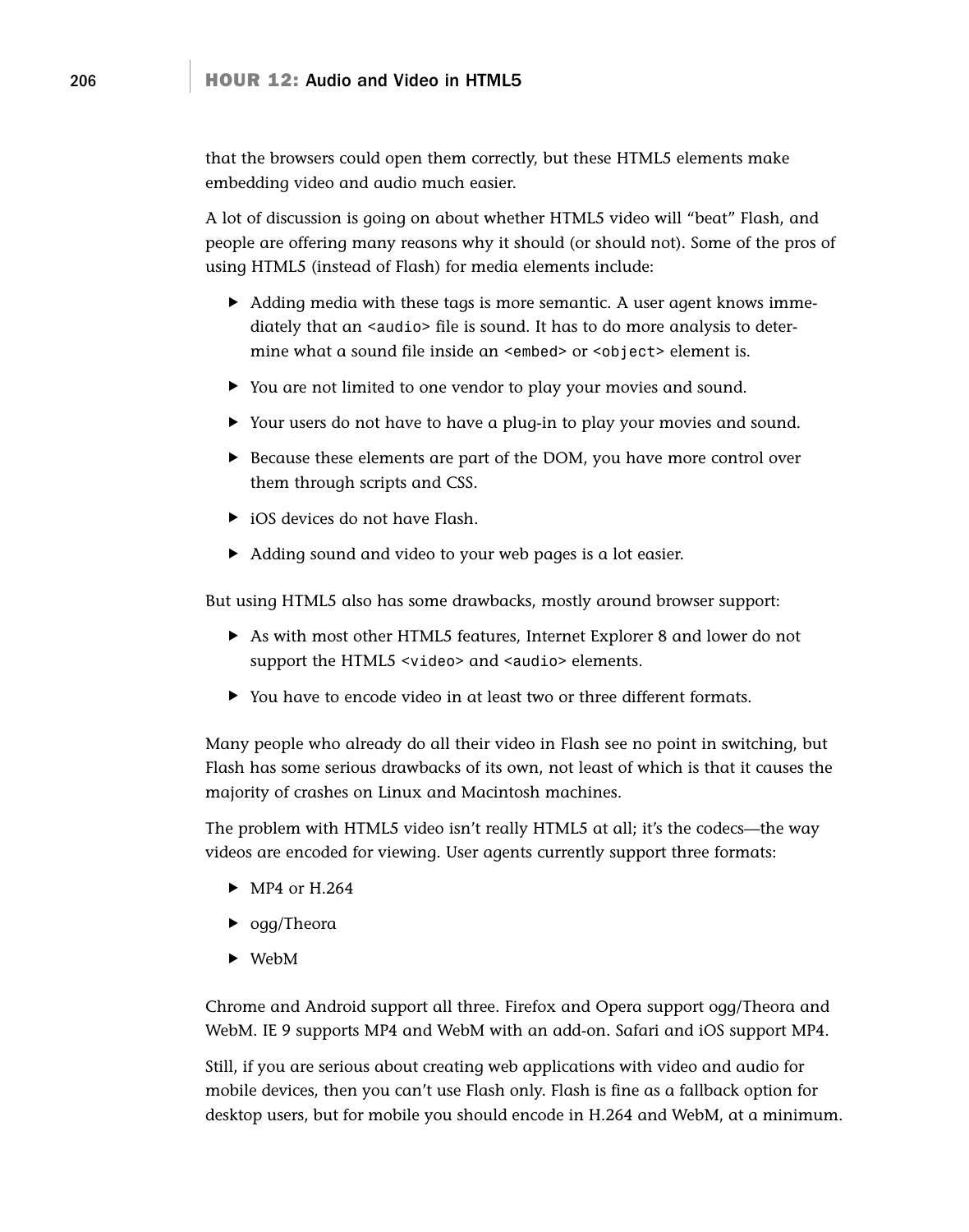## Choosing Video Formats for the Best **Compatibility**

As mentioned in the previous section, you should use the three primary video codecs (plus Flash for fallback purposes): MP4 or H.264, ogg/Theora, and WebM. Table 12.1 shows the current state of browser support for the video codecs.

| <b>Browser</b>       | MP4/H.264                                    | ogg/Theora                                   | WebM                                         |
|----------------------|----------------------------------------------|----------------------------------------------|----------------------------------------------|
| Android              | version 3.0                                  | version 2.3                                  | version 2.3                                  |
| Chrome               | version 9 (Windows)<br>version 7 (Macintosh) | version 9 (Windows)<br>version 7 (Macintosh) | version 9 (Windows)<br>version 7 (Macintosh) |
| Firefox              |                                              | version 3.6                                  | version 3.6                                  |
| Internet<br>Explorer | version 9                                    |                                              | version 9 (with<br>components)               |
| iOS                  | version 3                                    |                                              |                                              |
| Opera                |                                              | version 10.63                                | version 10.63                                |
| Safari               | version 5                                    |                                              |                                              |

#### **TABLE 12.1** Browser Support for Video Codecs

#### Check Your Server MIME Types

If you are having a problem getting your web server to display videos, the MIME types might not be set up correctly. If you have access to the Apache httpd.conf file, add the following three lines and then reboot your server:

AddType video/mp4 .mp4

AddType video/ogg .ogv

AddType video/webm .webm

Contact your hosting provider if you can't add those lines yourself.

## MP4 or H.264

H.264 is the codec that is supported primarily by Microsoft and Apple. H.264 files have the .mp4 extension. With it, you can create good quality videos that are small in size. Plus a lot of programs are available that will encode H.264 video. In fact, Flash uses H.264 video.

The problem is that the H.264 codec is not free. It is a licensed product owned by MPEG LA. They have stated that they won't charge royalties for internet video that uses their codec, as long as that video is free to end users. But the Mozilla group

*Watch Out!*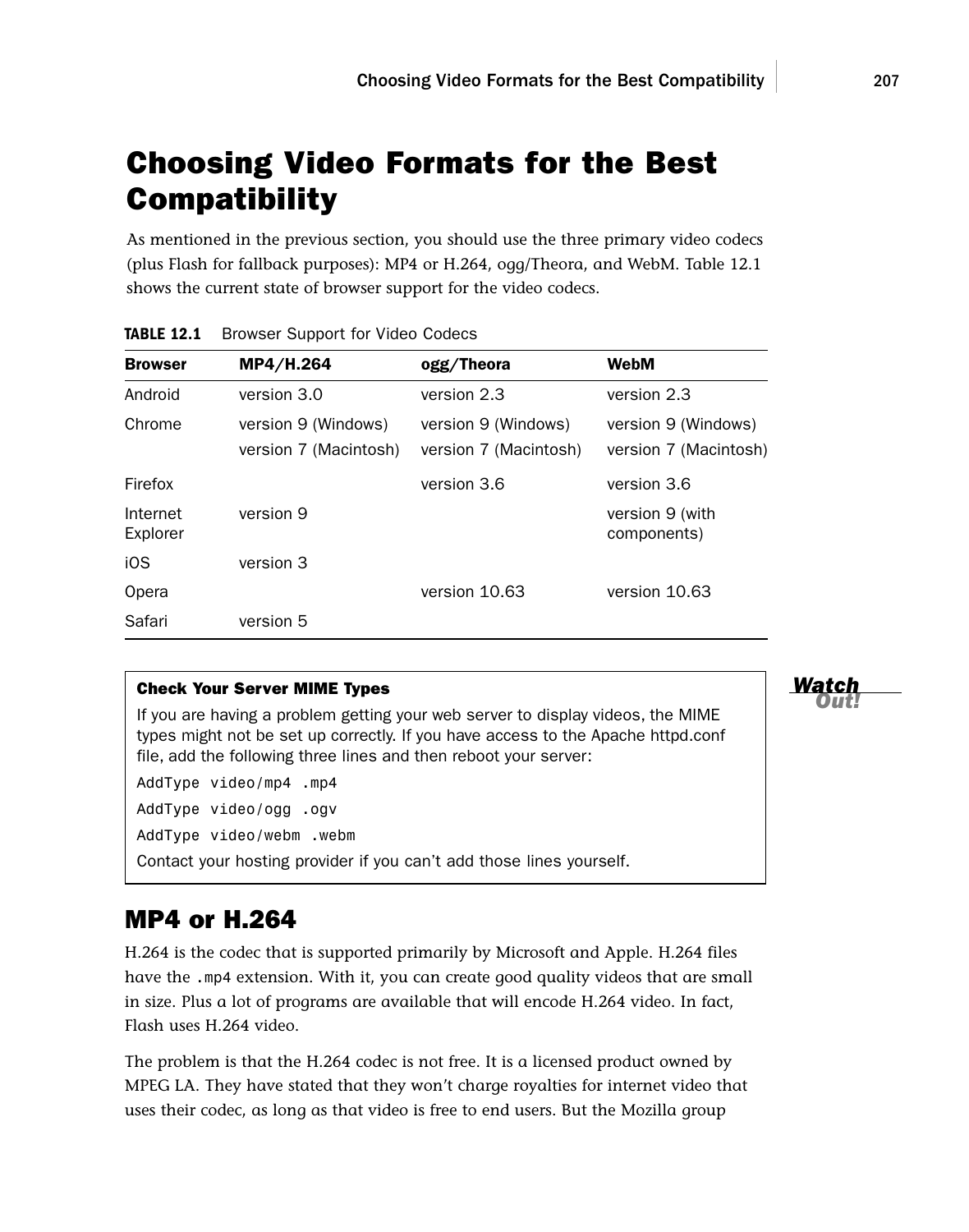(makers of Firefox) have stated that Firefox will never support H.264 video because of patent issues and their focus on open source software.

However, if you want your videos to play on iPhones and iPads, you need to use this format, because iOS doesn't support any other format.

The benefits (beyond iOS support) to this format are that it creates small, highquality videos, and a lot of programs are available that will create videos in this format.

### ogg/Theora

Ogg/Theora is an open standard for video encoding that Firefox does support. Ogg/Theora files use the .ogg file extension. It generates high-quality videos, but they are often much larger than the same video in H.264 format. ogg/Theora videos can be 40%–50% larger than the same video in H.264.

In addition to large file sizes, the other problem with ogg/Theora is that finding a good program to encode in this format can be very difficult. Professional-level video programs such as Premiere and Final Cut Pro don't support it without a plug-in.

The benefit to ogg/Theora is that it is open source and free to use.

### WebM

WebM uses the VP8 codec owned by Google. WebM files use the .webm extension. It has very good compression and creates high-quality videos. Google claims that the quality is better than H.264, but independent tests have shown it to be about the same or only slightly better (according to Streaming Media magazine [www.streamingmedia.](www.streamingmedia.com/Articles/Editorial/Featured-Articles/WebM-vs.-H.264-A-Closer-Look-68594.aspx) [com/Articles/Editorial/Featured-Articles/WebM-vs.-H.264-A-Closer-Look-68594.aspx\).](www.streamingmedia.com/Articles/Editorial/Featured-Articles/WebM-vs.-H.264-A-Closer-Look-68594.aspx)

Like ogg/Theora, WebM can be hard to encode because programs such as Premiere and Final Cut Pro don't support it without a plug-in.

However, also like ogg/Theora, WebM is open source and free to use.

## Choosing Audio Codecs for the Widest Support

As with video, you can use several codecs for creating audio for web pages: MP3, Vorbis, and WAV. Table 12.2 shows the current state of browser support for these audio codecs.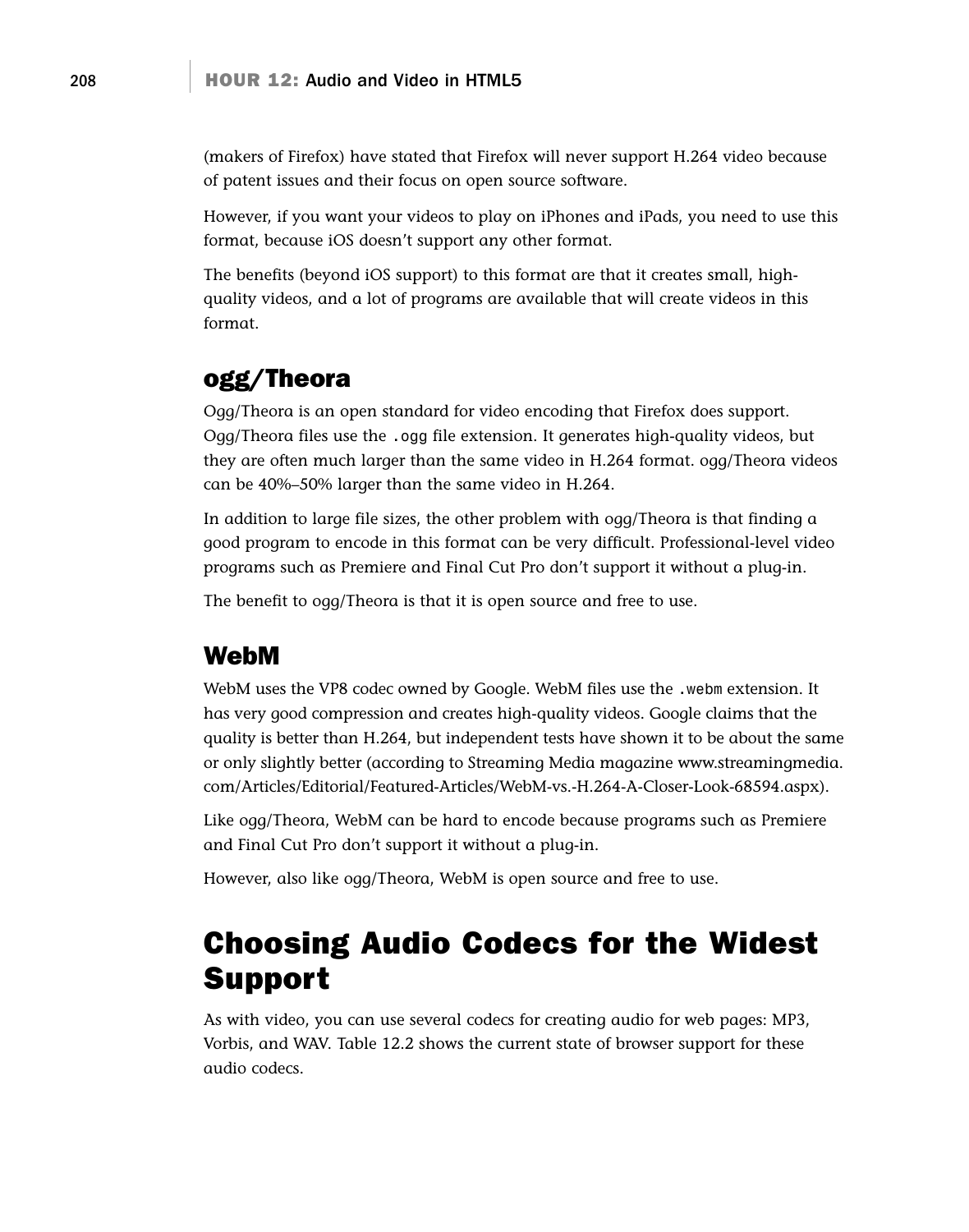| <b>Browsers</b>   | MP3         | <b>Vorbis</b> | <b>WAV</b>   |
|-------------------|-------------|---------------|--------------|
| Android           | version 2.3 | version 2.3   |              |
| Chrome            | version 6   | version 6     |              |
| Firefox           |             | version 3.6   | version 3.6  |
| Internet Explorer | version 9   |               | version 9    |
| iOS               | version 3   |               |              |
| Opera             |             | version 10.5  | version 10.5 |
| Safari            | version 5   |               | version 5    |

**TABLE 12.2** Browser Support for Audio Codecs

## MP3

MP3 is a popular sound format because of the high compression rates and high quality. These files have the .mp3 extension. A lot of encoders are also available to create this format for your audio files.

However, because patents are associated with this format, it will not be supported by Mozilla browsers such as Firefox until the patents run out in 2017 or later.

## Vorbis

Vorbis, also known as Ogg Vorbis, is an open source audio codec. These files have the .ogg extension. It generates high-quality sound files with much smaller size than other audio codecs.

Finding commercial programs to convert files to Vorbis can be difficult, but many online converters are available that will do it for you.

## **WAV**

WAV is a codec that was designed by Microsoft and IBM. WAV files have the .wav extension. It is widely supported, and often users with a browser that won't play a WAV file inline can play it if they download it to their computer.

WAV files can be compressed, but typically are not, and so tend to be a lot larger (many times the size) than the MP3 and Vorbis files of the same audio. It does, however, create high-quality recordings. Most developers only use WAV files for sound effects.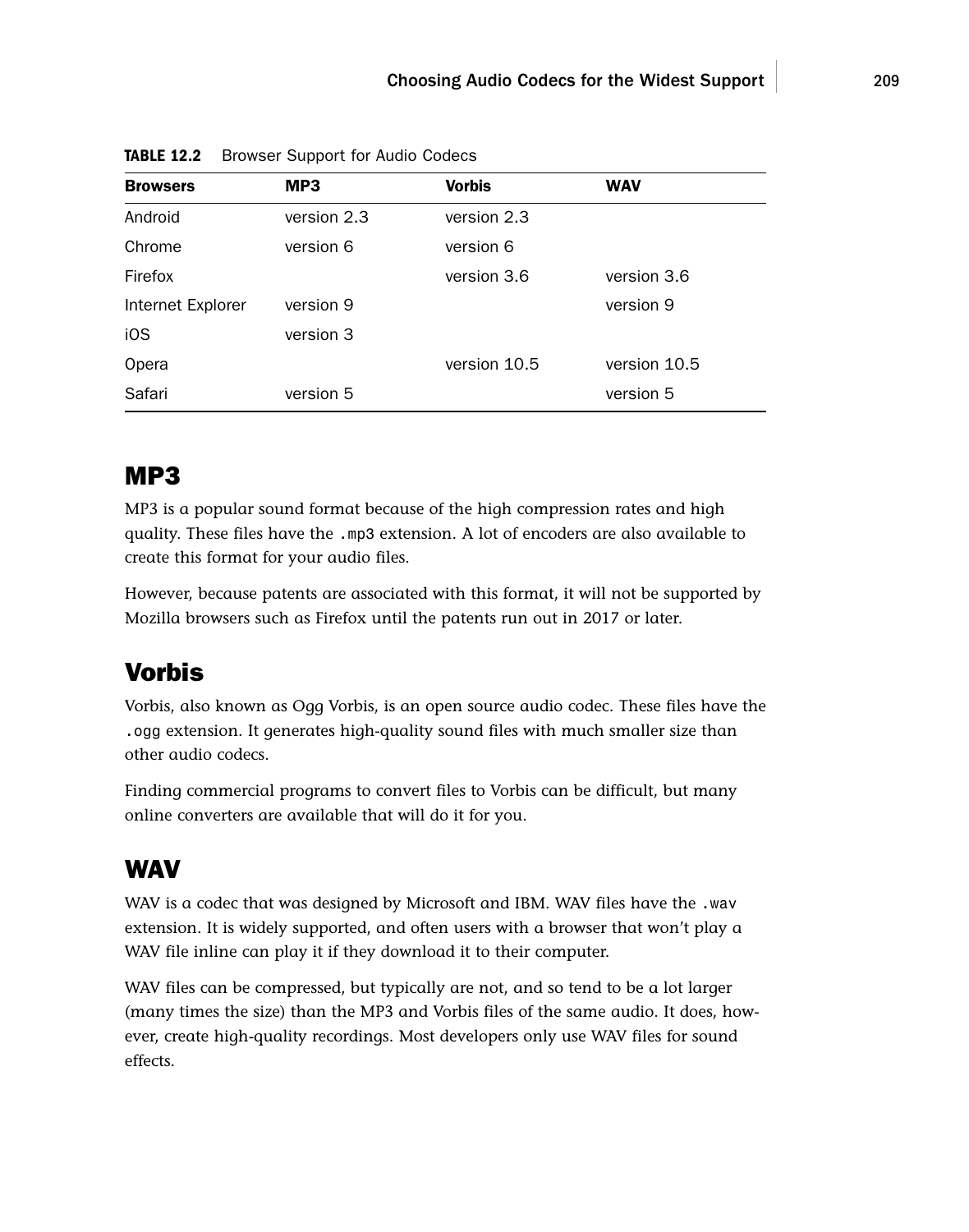## The New HTML5 Media Elements

HTML5 has several new elements you can use to add audio and video to your web pages:

- . **<video>**—Use this for a video stream.
- . **<audio>**—Use this for an audio stream.
- . **<source>**—This is the media source(s) for <audio> and <video> elements.
- . **<track>**—Use this to create supplementary media tracks, such as subtitles and captions for <audio> and <video> elements.

Here is how to add an audio stream to your HTML:

```
<audio>
    <source src="sound.mp3">
</audio>
```
You add a video stream in the same way:

```
<video>
    <source src="movie.webm">
</video>
```
The nice thing about the <audio> and <video> elements is that you are not limited to one <source>. So, even though Firefox doesn't support MP3 and iOS doesn't support WebM, you can write your HTML so that it doesn't matter, by adding a second <source> tag to your media referencing a different source file in another format. You can add as many <source> elements as you have media files to reference:

```
<video>
    <source src="movie.mp4">
    <source src="movie.ogv">
   <source src="movie.webm">
</video>
```
## *Watch Out!*

#### iOS Issues with HTML5 Video

iOS 3.2 won't recognize video if you use a poster attribute. The poster attribute points to a URL of an image that represents the video when it isn't playing. If you have a lot of iOS 3.2 users, you should avoid this attribute. iPads running iOS 3.2 won't notice anything but the first video source listed, so if you don't list MP4 first, the video won't play. These bugs were fixed in version 4.0, but anyone who hasn't upgraded will have these problems.

You can then include the <track> element if you have captions or subtitles for your media: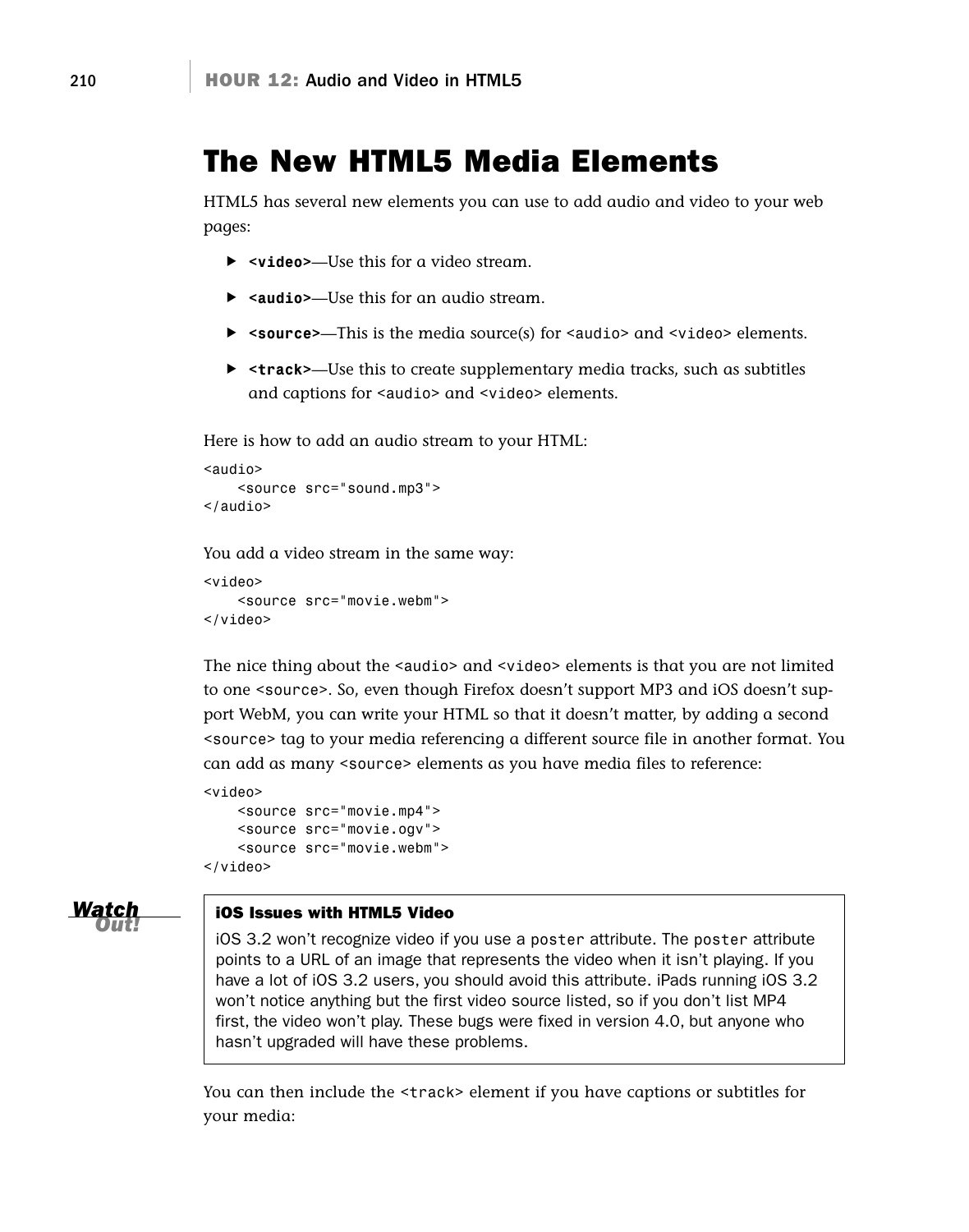```
<audio>
   <source src="sound.mp3">
   <source src="sound.ogg">
   <source src="sound.wav">
    <track kind="captions" src="captions.srt" srclang="en">
</audio>
```
#### There Is No Standard for Timed Track Formats

Captions, subtitles, and video descriptions are all information that can be stored in the <track> element. But as of this writing, no standard format for time-based data exists. Some of the formats under consideration are SRT, WebVTT, and many others. Until this format is finalized (possibly by browser implementation), adding captions or other timed track media to your media files will be difficult.

Finally, you can include fallback text and links for browsers that don't support the media element. Here is an example of using fallback content for browsers that don't support the <video> element:

```
<video>
    <source src="movie.mp4">
    <source src="movie.ogv">
    <source src="movie.webm">
    <track kind="subtitles" src="subtitles.srt"></track>
    <p>If your browser doesn't support video playback, download the video: <a
href="movie.mp4">MP4</a>, <a href="movie.ogv">ogg/Theora</a>, <a
href="movie.webm">WebM</a>
</video>
```
One attribute you should consider using every time you use a media tag is controls. This attribute provides your users with controls that they can use to start, stop, fast-forward, and rewind through your video and audio files, as well as turn off the volume:

<audio controls>

#### Android Issues with HTML5 Video

Versions of Android before 2.3 don't like seeing a type attribute on the <source> element. To solve this issue, always make sure your H.264 videos end with a .mp4 extension. Also, versions 2.2 and lower of Android do not support the controls attribute. You need to include your own interface controls if you have a lot of users who use 2.2 and lower. These bugs have been fixed in 2.3.



*Did you*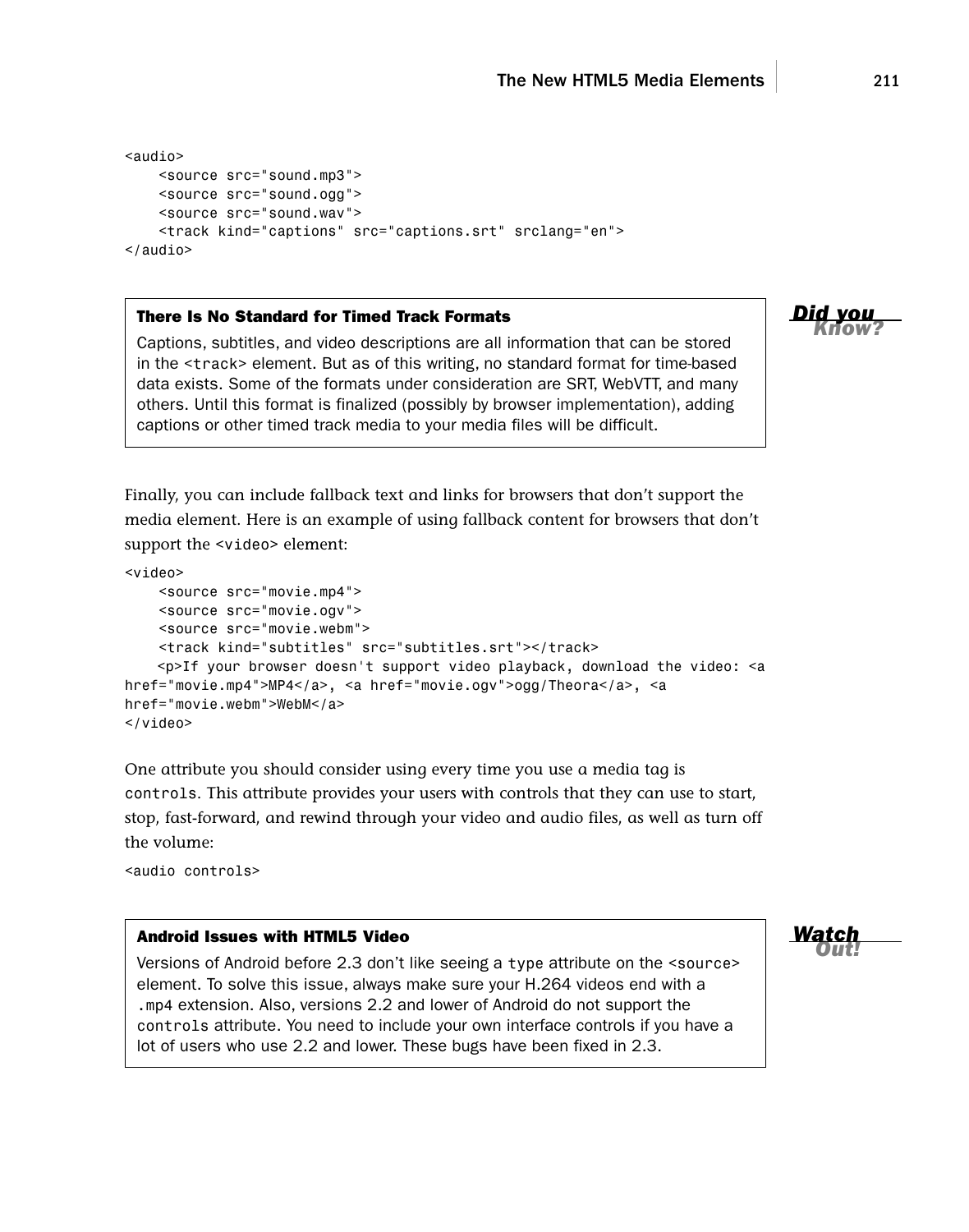#### Try It Yourself

#### Adding a Music File to Your HTML

Adding music to your web pages is easy with the <audio> element. In this exercise you will save your music as MP3, WAV, and Vorbis files so that it has good browser support.

- 1. Record your audio file and save it as an MP3 file.
- 2. Convert it to WAV and Vorbis.
- 3. Upload all three audio files to your web server.
- 4. Add an <audio> element to your HTML:

<audio controls>

5. Include three <audio> elements pointing to each file:

```
<source src="Slap Happy.mp3">
<source src="Slap Happy.ogg">
<source src="Slap Happy.wav">
```
**6.** Add fallback text for browsers that don't support <audio>:

```
<p>Your browser does not support audio playback, download the file:
<a href="Slap Happy.mp3">MP3</a>,
<a href="Slap Happy.ogg">Vorbis</a>,
<a href="Slap Happy.wav">WAV</a>
```
7. Add a Modernizr script to only show that text to non-compliant browsers:

```
<script>
if (!Modernizr.audio) {
   document.write('<p>Your browser does not support audio playback,
download the file <a href="Slap Happy.mp3">MP3</a>, 
<a href="Slap Happy.ogg">Vorbis</a>, 
<a href="Slap Happy.wav">WAV</a>');
}
</script>
```
8. Close the <audio> element:

</audio>

Don't forget to test in as many browsers as you can.

## Useful Attributes to Extend Your Media

So far, the only attributes you've used are the controls attribute on both <video> and <audio> and the src attribute on the <source> element. However, you can use a number of other attributes to control even more about your videos.

▼

▲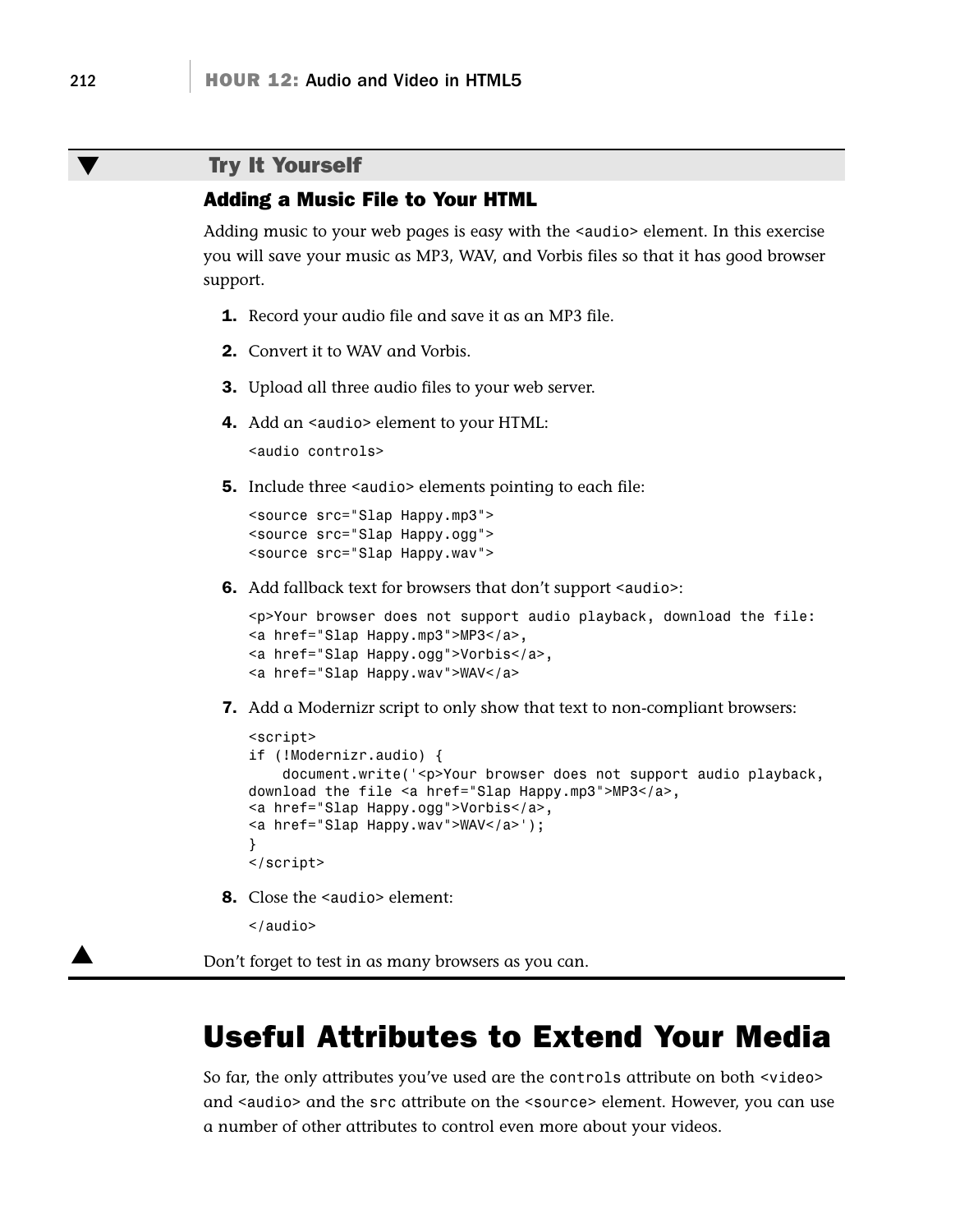## Audio and Video Attributes

Several attributes can be used on both saudios and syideos elements:

. **autoplay**—This tells the browser to start playing the song or video as soon as it has streamed enough to play without stopping. This is an attribute without any values, but if you're writing XHTML, you would write autoplay="autoplay".

#### Autoplay Will Drive Away Your Users

One of the fastest ways to get your users to leave your page without reading or buying anything is to have music or video automatically start when they come to your page. Remember that they may have music already on or they may be in a workplace environment where sounds are inappropriate. Use the autoplay attribute with extreme caution.

- . **preload**—The preload attribute lets you give the user agent hints as to what type of preloading it should attempt to do. Values are none, metadata, and auto. The none attribute tells the browser that it shouldn't attempt to preload; metadata tells it to get the duration, track list, dimensions, and other meta information; and auto suggests that it should try to preload the whole stream. Leaving off the value is the same as writing preload=auto.
- . **controls**—Provides a user interface for controlling the stream. This attribute has no values.
- . **loop**—The loop attribute tells the browser to restart the stream when it gets to the end. This attribute has no values.
- . **mediagroup**—This tells the user agent to link several streams (audio or video or both) together. For example, a video might have a separate audio track and a sign-language interpretation. These could all be linked by giving them the same mediagroup identifier.
- . **src**—This is an alternative to the <source> element if your stream has only one source.

### Video

The <video> element also has a few other attributes that you can use to improve your videos:

. **poster**—This is a URL of an image to be shown while no video is available. This option is a great way to provide a preview of your videos to entice people to watch them. Otherwise, they will see just a blank or black screen.

*Watch Out!*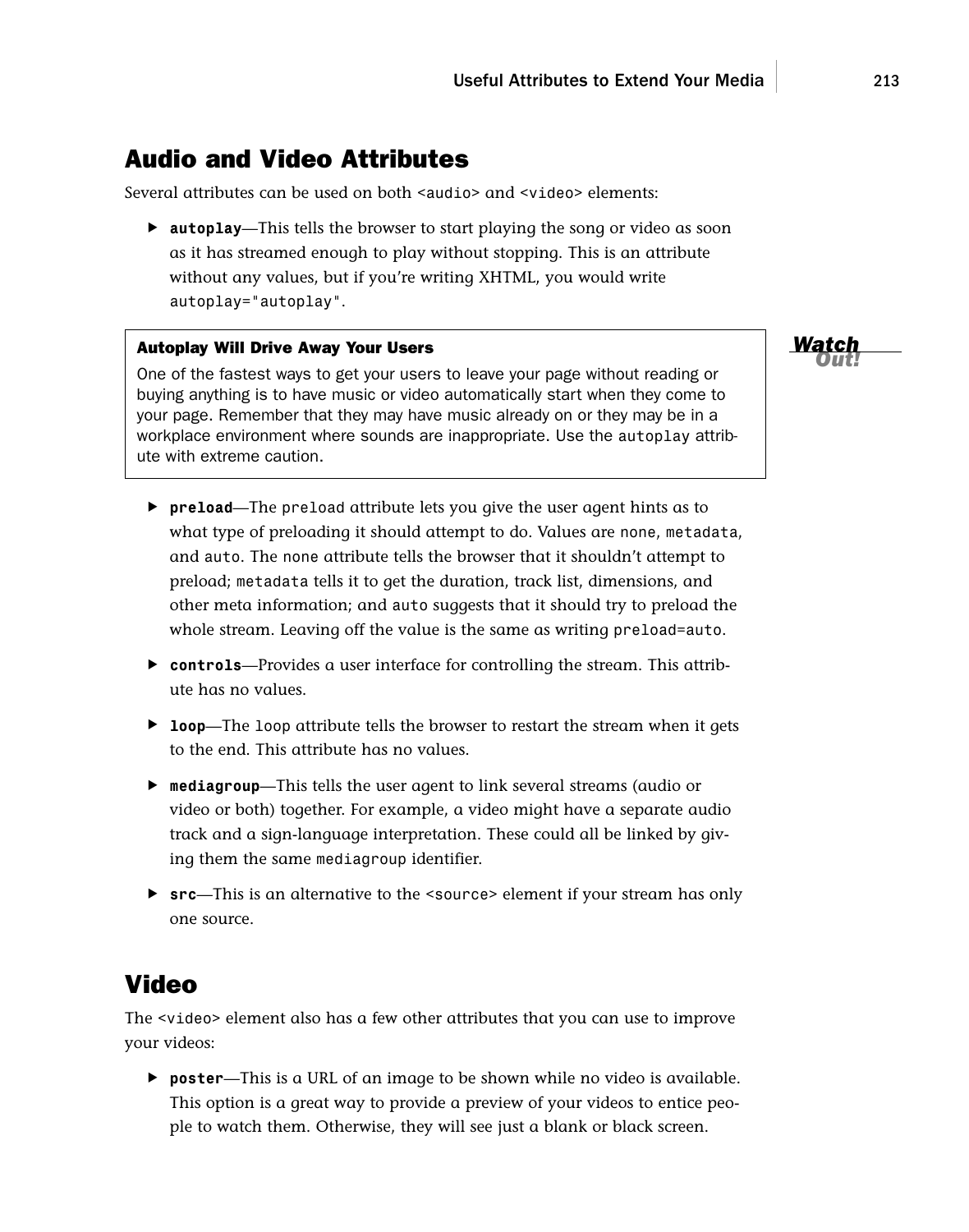- . **height** and **width**—Set the height and width of the video in CSS pixels. You can resize your videos using these controls, but you won't be able to change the aspect ratio.
- . **muted**—This allows you to set the audio to mute as the default state. This attribute was only recently added to the specification, and many browsers don't support it.

### Source Attributes

The <source> element has three attributes: src, media, and type. The src attribute is self-explanatory—it is a URL pointing to a source file. The media and type attributes are a little trickier.

The media attribute takes a media query list and uses it to help the user agent determine whether the media will be useful to the user. You use media queries (discussed in Hour 4, "Detecting Mobile Devices and HTML5 Support") to define a commaseparated list of media that the video can play on. For example:

```
media="screen, 3d-glasses, resolution > 900dpi"
```
This tells the user agent that this video is viewable on "screen," with "3d-glasses," and on devices with a "resolution greater than 900dpi." (Note that 3d-glasses is not a supported type, yet. If you use this, most user agents will ignore it.) Just like with CSS media queries, you can set up complex scenarios for when the source file should be used, such as:

```
media="screen and (aspect-ratio: 16/9) and (scan: progressive)"
```
*Did you Know?*

#### A Specific Media Query for Retina Display

If you want to send a higher quality source file to iPhones with Retina display (the higher resolution display found on newer model iPhones), you can use a special -webkit media query: -webkit-min-device-pixel-ratio: 2.

As usual, be sure to test your media queries as much as possible, because they are not widely supported in this context.

The type attribute provides the browser more information about the type of the video and is the trickiest for the <video> element. Although it's not required, using it is a good idea especially if you are using video types other than MP4, ogg/Theora, or WebM. But even for these, you should consider using the type attribute on your source files. If the browser doesn't think it can load a video file based on the type you list, it won't download the file, which will make your whole page faster.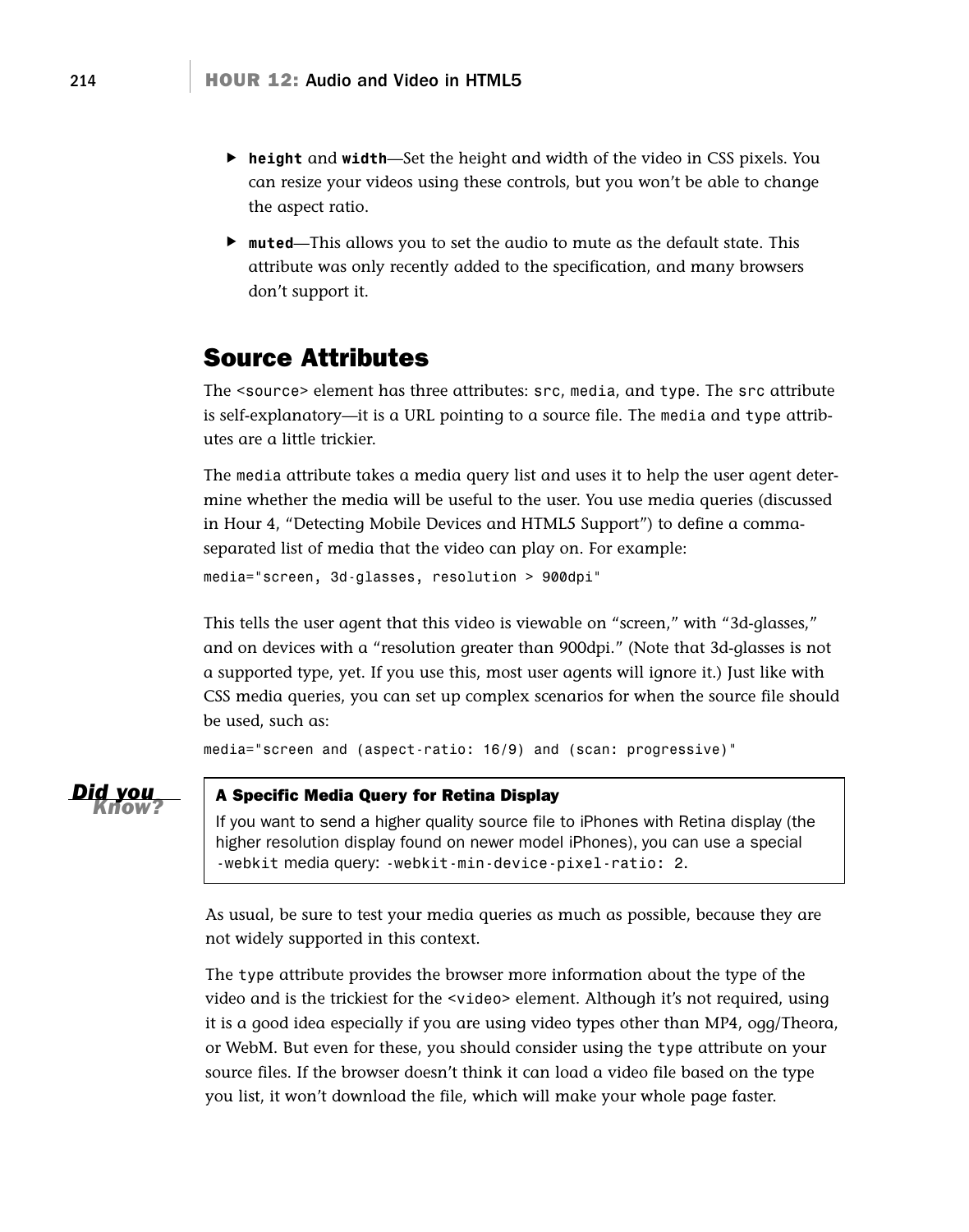The type attribute has the following format:

type='MIME type; codecs="video codec, audio codec"'

The MIME types for MP4, Ogg, and WebM are

- . **H.264 or MP4**—video/mp4
- . **ogg/Theora**—application/ogg, video/ogg
- . **WebM**—video/webm

Here is how to write the <source> elements for a video in three formats:

```
<source src="video.mp4" type='video/mp4; codecs="vc1.42E01E, mp4a.40.2"'>
<source src="video.ogv" type='video/ogg; codecs="theora, vorbis"'>
<source src="video.webm" type='video/webm; codecs="vp8, vorbis"'>
```
Writing the MP4 HTML is the most challenging, because you need to know the correct video codec and the AVC level. For more information, check out the Video type parameters page on the WHATWG Wiki [\(http://wiki.whatwg.org/wiki/](http://wiki.whatwg.org/wiki/Video_type_parameters) [Video\\_type\\_parameters\).](http://wiki.whatwg.org/wiki/Video_type_parameters)

### Track Attributes

The <track> element uses attributes to determine the source of the track file, the type of track file it is, and more:

- ▶ src—The URL to the timed track file.
- . **srclang**—The language of the timed track.
- . **label**—A user-readable title for the track.
- . **default**—An attribute that defines this track as the one that should be enabled, if user preferences do not specify a different one. This attribute has no values.
- . **kind**—The five different types of timed track are as follow: subtitles, which provide a translation of the dialog; captions, which provide a transcription of the video sounds and dialog, including sound effects and musical cues; descriptions, which are a textual description of the visual components of a video; chapters for chapter titles; and metadata for meta content used at scripted points in the video.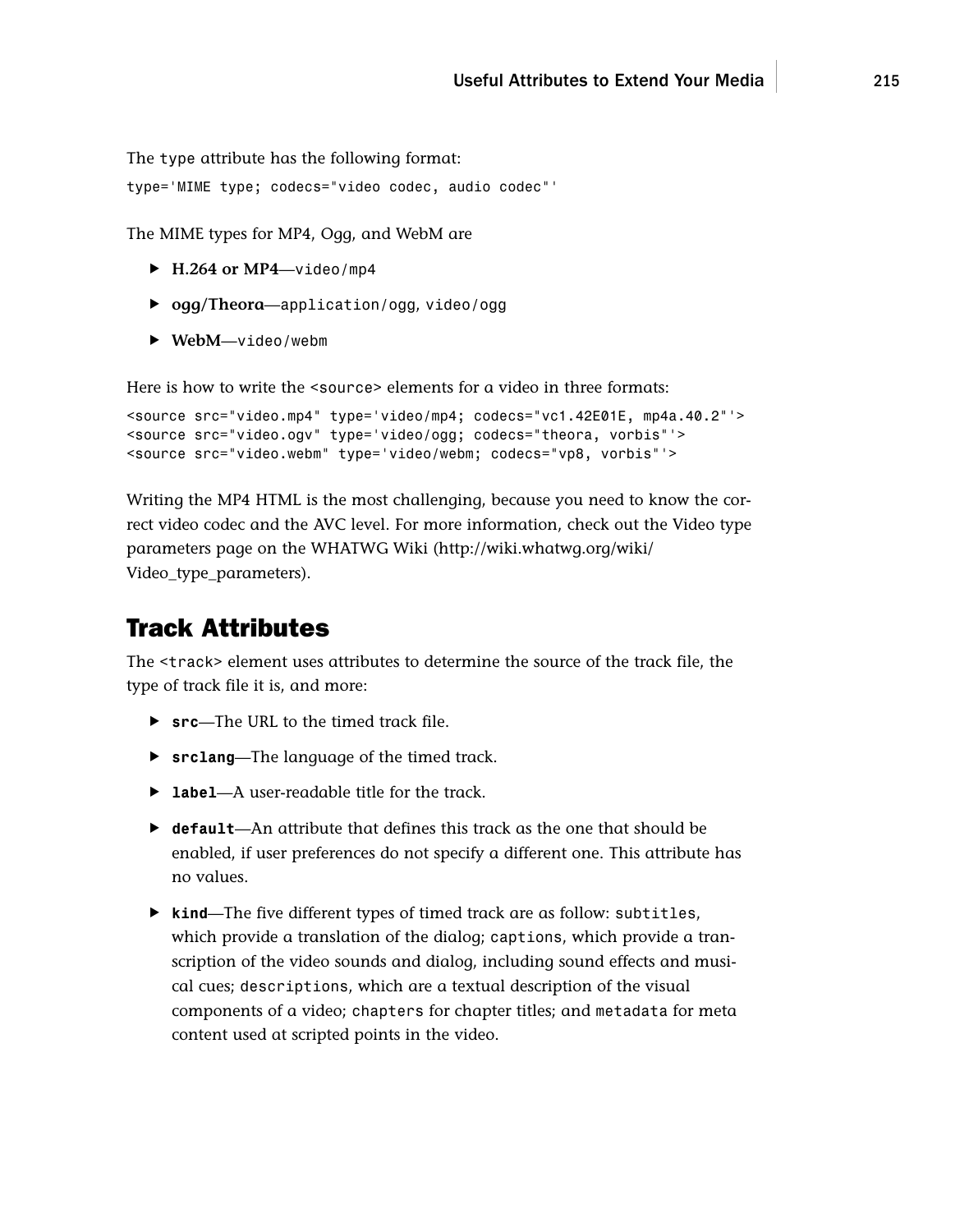## Creating Fallback Options for Internet Explorer

The number one reason most developers are resistant to using the new <video> and <audio> elements is because IE 8 and lower don't support these elements. To get your sound and movies to play in these browsers you have to create some type of fallback.

By including an <object> element inside your <video> or <audio> element, you provide a fallback for browsers that don't support these elements, because they ignore the elements they don't recognize and instead just play the object files. Browsers that support the <video> and <audio> elements will find a source they can play, and ignore the <object>. If you still have problems, you can wrap the <object> in a Modernizr script to check for HTML5 support.

For video, you can use any Flash video player you like. Flowplayer ([http://flow](http://flowplayer.org/)[player.org/\)](http://flowplayer.org/) is a good option because it is easy to use and only requires three additional files. For audio, you can use the WAV file you already created; just embed it in an <object> element like this (change FILE.wav to your filename):

```
<object>
    <param name="autostart" value="false">
    <param name="src" value="FILE.wav">
   <param name="autoplay" value="false">
    <param name="controller" value="true">
    <embed src="FILE.wav" controller="true" autoplay="false"
        autostart="false" type="audio/wav">
</object>
```
#### Try It Yourself

#### Adding a Video File with Flash Fallback

Adding video to your web pages is easy, and in this Try It Yourself, you will learn how to include a Flash fallback option for browsers that don't support HTML5 video.

- 1. Create your video and convert it to four formats: MP4, ogg/Theora, WebM, and FLV.
- 2. Save them to your web directory and upload them all to your web server.
- 3. Add the HTML5 video to your page:

```
<video controls height="600" width="800">
```
▼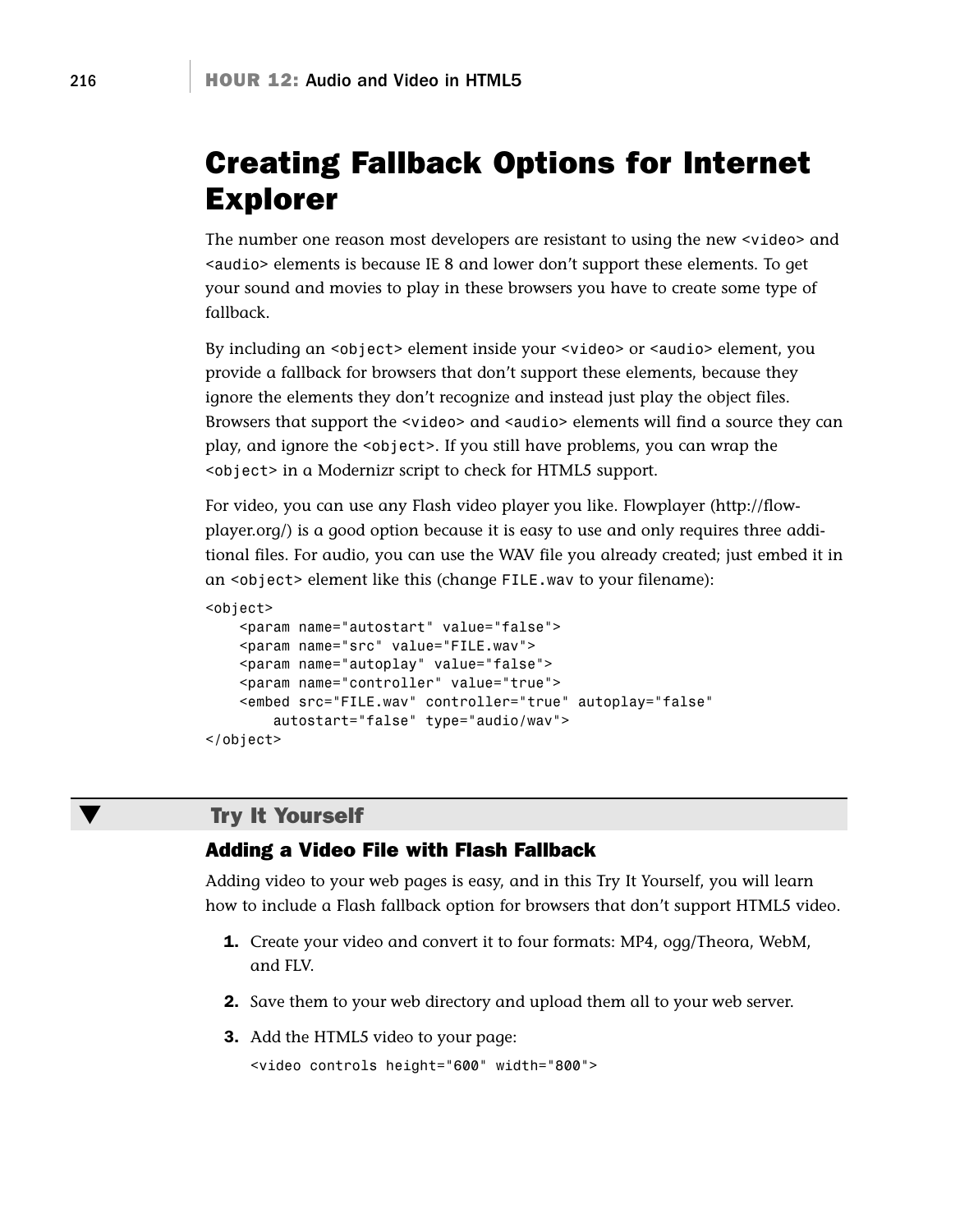4. Add source files for the MP4, Ogg, and WebM—make sure that MP4 is first:

```
<source src="Shasta.mp4">
<source src="Shasta.theora.ogv">
<source src="Shasta.webm">
```
- 5. Install Flowplayer on your website (go to [http://flowplayer.org/download/](http://flowplayer.org/download/index.html) [index.html](http://flowplayer.org/download/index.html) to download).
- 6. Point your Flowplayer text to the FLV file you created:

```
<!— fallback to Flowplayer: —>
<a
    href="Shasta.flv"
    style="display:block;width:800px;height:600px"
    id="player">
\langlea>
<script>
    flowplayer("player", "flowplayer/flowplayer-3.2.7.swf");
</script>
```
7. Don't forget to add the Flowplayer script to the head of your document:

```
<script src="flowplayer/flowplayer-3.2.6.min.js"></script>
```
8. Add text links to your video so that even older browsers can still download the file:

```
<script>
if (!Modernizr.video) {
    document.write('<p>Your browser does not support video playback,
download the video:
<a href="Shasta.mp4">MP4</a>, 
➥<a href="Shasta.theora.ogv">ogg/Theora</a>, 
➥<a href="Shasta.webm">WebM</a>');
}
</script>
```
9. Close the video element:

</video>

You can see this video in action at [www.html5in24hours.com/examples/](www.html5in24hours.com/examples/media-examples.html) [media-examples.html.](www.html5in24hours.com/examples/media-examples.html)

## Creating Custom Controls with API Methods

After you start testing your videos you will notice that the default controls look different on every browser and device. Figure 12.1 shows you the controls for the same ▲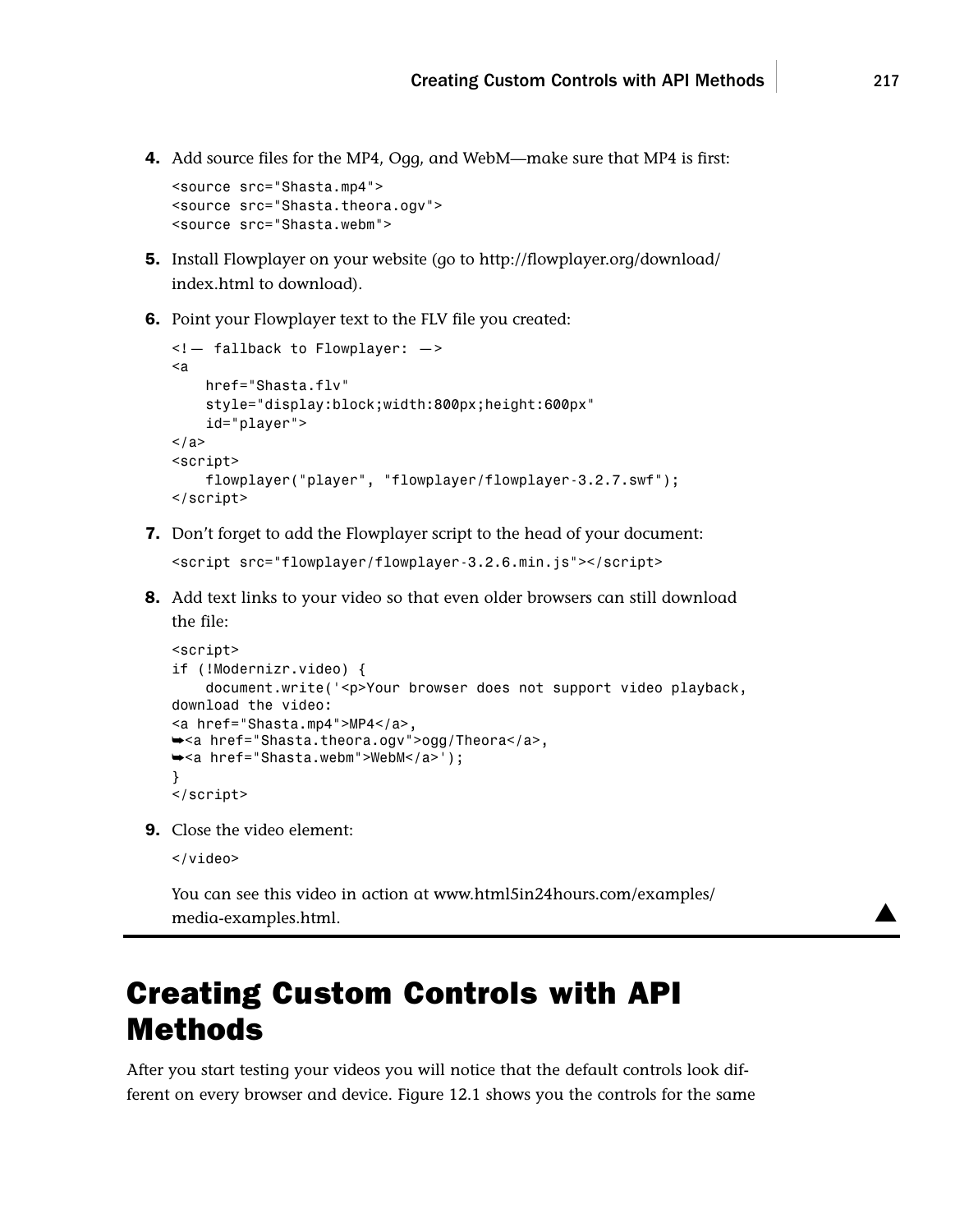video in four different browsers. As you can see, the controls look different in each and can be jarring if you are trying for a uniform look across browsers.



But with the DOM API for video, you can write and style your own video controls. Some controls you can use are

- . **play()**—To play the media
- . **pause()**—To pause the media

These are very easy to use; all you need to do is leave off the controls attribute on your media element, and then use some buttons and JavaScript to get your media to play:

```
<video height="600" width="800">
    <source src="Shasta.mp4">
    <source src="Shasta.theora.ogv">
    <source src="Shasta.webm">
</video>
<script>
var video = document.getElementsByTagName('video')[0];
</script>
<p>
<button value="Play" class="play" onclick="video.play()">
<img src="images/Play.png" width="32" height="32" alt="Play"></button>
<button value="Pause" class="pause" onclick="video.pause()">
<img src="images/Pause.png" width="32" height="32" alt="Pause"></button>
```
Then, to use just one button to play and pause, you need to listen for the play() and pause() events. Remember that the user can play or pause by right-clicking on the video, so you shouldn't just have it alternate on click:

```
<script>
var video = document.getElementsByTagName('video')[0];
video.onpause = video.onplay = function(e) {
```
#### **FIGURE 12.1** Controls for the same video in

Chrome, Safari, Firefox, and IE 9 (top to bottom).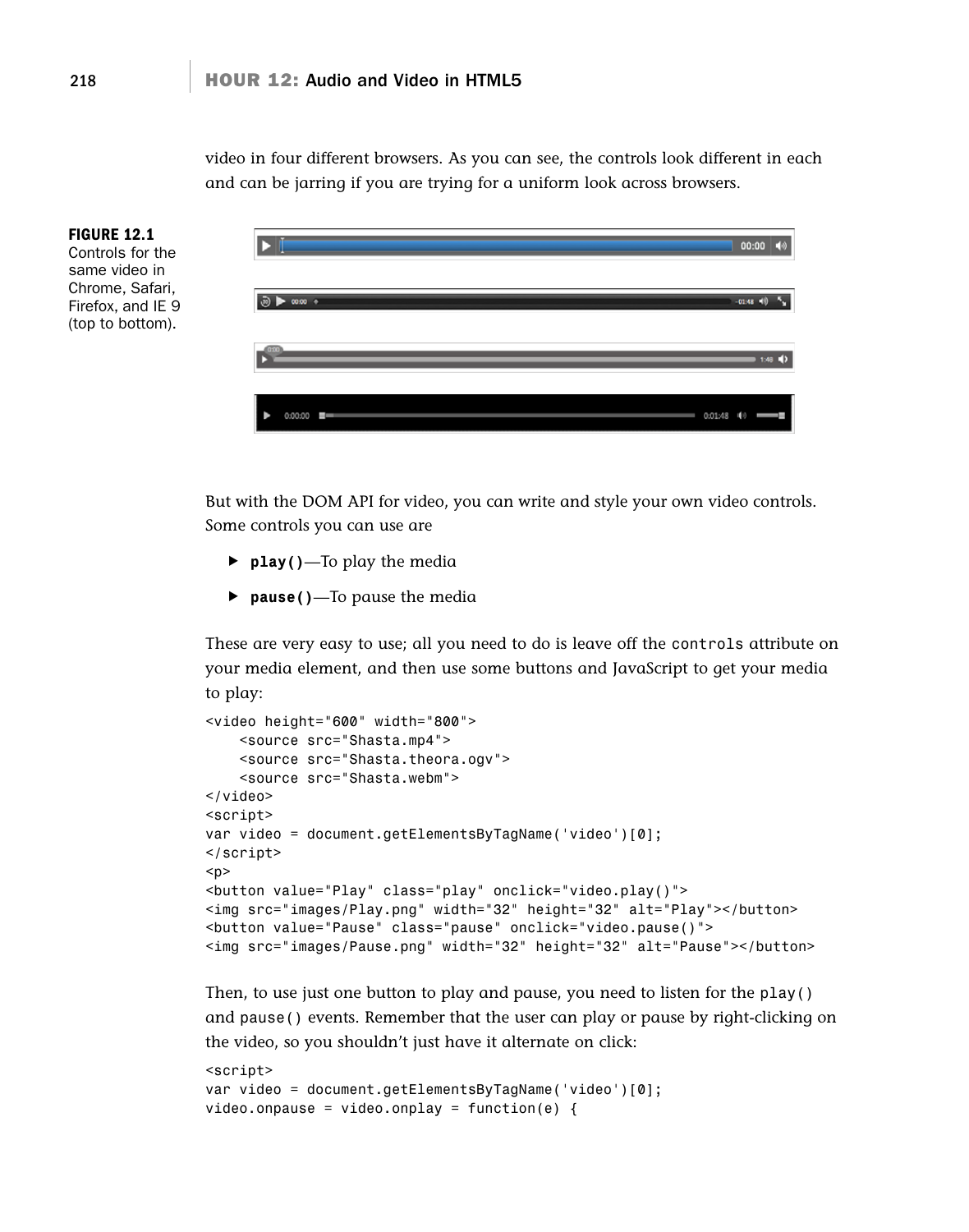```
playPause.value = video.paused ? 'Play' : 'Pause';
}
function playPause() {
  if (video.paused || video.ended) {
   video.play();
  } else {
    video.pause();
  }
}
</script>
<button value="Play/Pause" id="playPause" onclick="playPause()">
<img src="images/PlayPause.png" width="26" height="28"
➥alt="Play/Pause"></button>
```
You can do a lot more with the video functions. You can add volume and mute buttons, fast forward, scanning, and so on. However, the easiest way to get a custom video player on your web pages is to use a pre-made video player. Many free ones are available to choose from. Philip Bräunlich has a list of players ([http://](http://praegnanz.de/html5video/index.php) [praegnanz.de/html5video/index.php\)](http://praegnanz.de/html5video/index.php) that gives you details such as the license, what JavaScript library it uses, if it has a Flash fallback, if it supports iOS and full screen, and more. He also helpfully evaluates how easy each tool is to integrate and theme.

## Summary

This hour took you through the basics of adding HTML5 video and audio to your web pages. This topic is challenging, with many pitfalls, but you should have a good sense of what you need to do to add these multimedia elements to your pages and applications.

You learned the benefits and drawbacks of HTML5 video and audio as well as why you should consider moving to HTML5 for your video and using Flash as the fallback. You also learned that it's not HTML5 itself that causes the difficulties, but the codecs and lack of across-the-board browser support for them.

You learned the three best codecs for both video and audio and which browsers support which codecs. Plus, you learned some of the pitfalls that can happen with Android and iOS browsers and how to avoid them.

You also learned how to build a fully functional page with video and audio that works in IE8 and other older browsers as well as all the modern HTML5 browsers.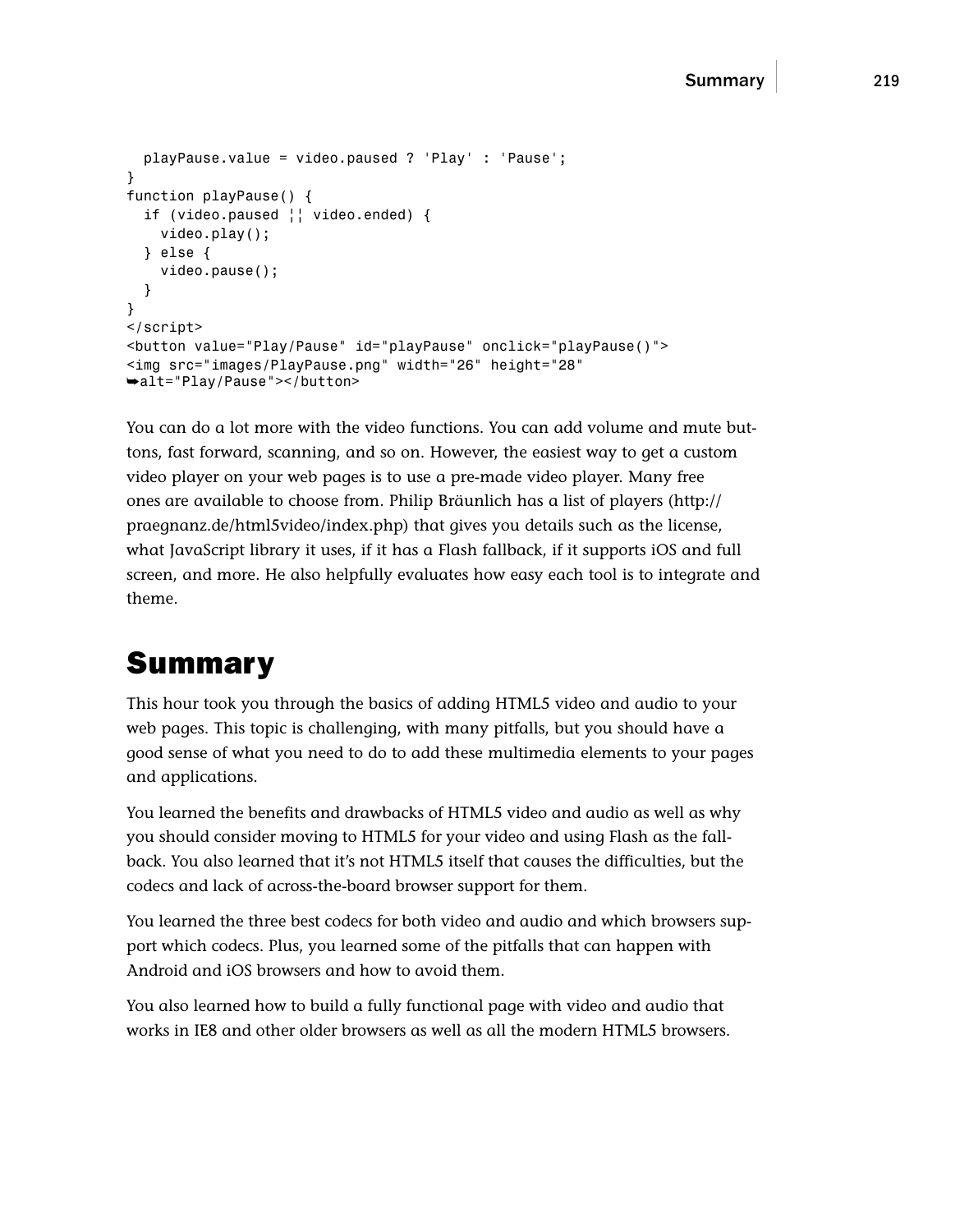## Q&A

- Q. *How is the* <track> *element intended to be used?*
- **A.** This element is added to the  $\leq$  video $\geq$  and  $\leq$  audio $\geq$  elements to define information that is synchronized to the media. It can be a sign-language translation video, a text description, or captions and subtitles, which people are already familiar with.
- Q. *Can I use other codecs than the ones mentioned in this hour?*
- A. If you know the MIME type for the codec, you can include it as a source file for your media. You should be aware, though, that there is no guarantee that a browser or user agent will know what to do with it.
- Q. *Is it really necessary to save my video in so many formats?*
- A. This is one of the most common objections to using the  $\le$ video> and  $\le$ audio> elements in HTML5. But the reality is that if you want your video to be seen as professional, you have to create multiple versions. For example, when you go to the Apple movie trailers site, each trailer is offered in several different sizes. Site visitors choose the one they want to view. But with HTML5 and media queries, you can help users get the best quality video for their browser without them doing anything other than clicking "Play." They don't have to guess; you can just deliver the right one to them. But you can't do that if you only have one option.

## Workshop

The workshop contains quiz questions to help you process what you've learned in this chapter. Try to answer all the questions before you read the answers. Refer to Appendix A, "Answers to Quizzes," for answers.

### **Quiz**

- **1.** What are the three commonly used audio codecs?
- 2. What video codecs does Internet Explorer 9 support? What about Android?
- 3. Name two ways you can include the source of a video in your HTML.
- 4. True or False. The loop attribute is only valid on the <video> element.